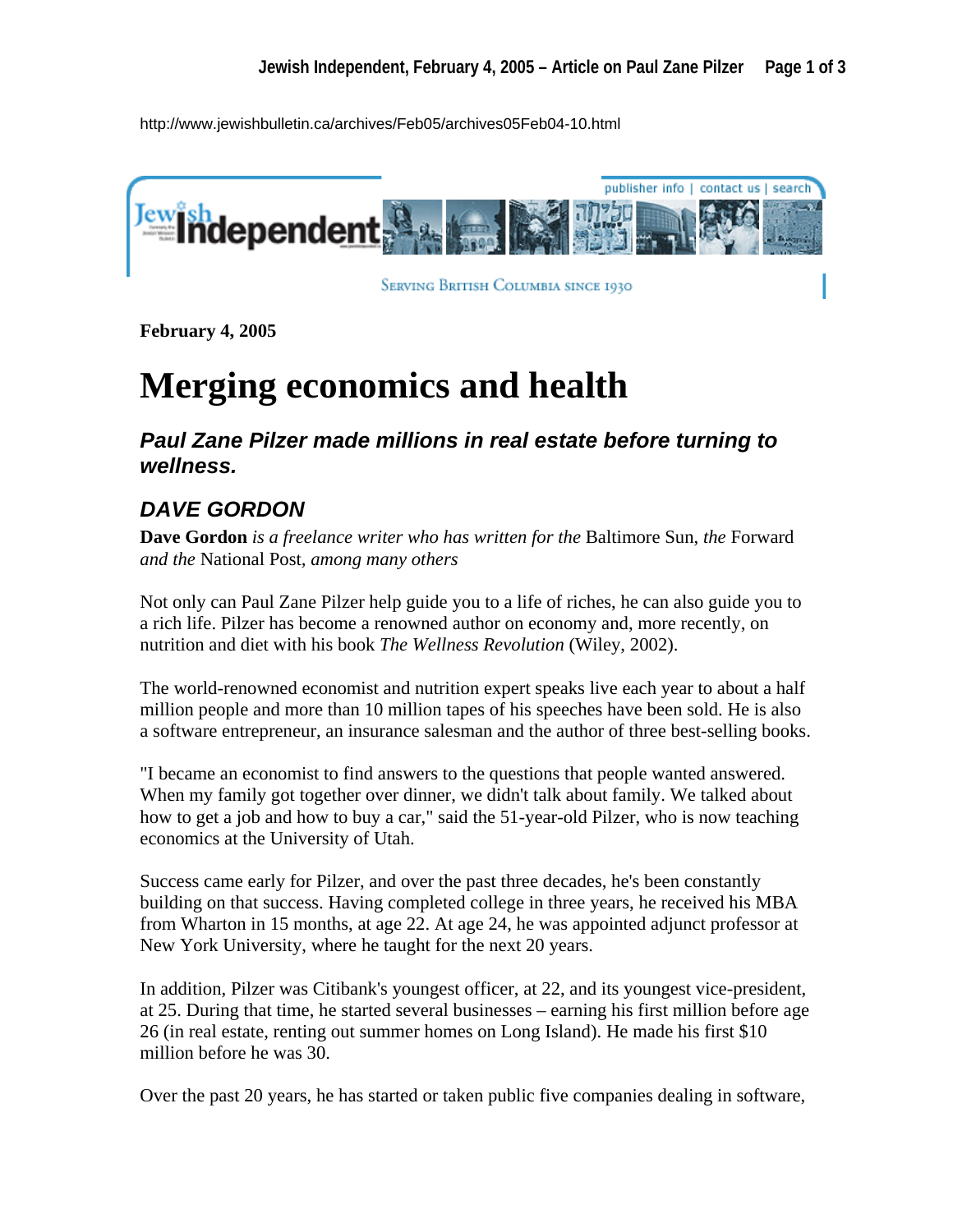education and financial services. He was an appointed economic advisor during two presidential administrations (Reagan and Bush Sr.) and warned of the impending \$200 billion savings and loan crisis years before Washington was willing to listen. It was a story that he later told in *Other People's Money* (Simon & Schuster, 1989), which was critically acclaimed by the *New York Times* and the *Economist*.

Pilzer's book *Unlimited Wealth* (Crown Publishers, 1990) explained how we live in a world of unlimited physical resources because of rapidly advancing technology. In *Unlimited Wealth*, he postulates that our resources are infinite because of scientific advances that increase growth. The proof is in the pudding: when car companies used the new scientific advance of fuel injection, they got double the gas efficiency. For another example, new machines have made companies more efficient.

"When a company laid someone off, it meant that the company was going out of business in the old days. These days, when people are laid off, the company replaces them with machines. Who do you lay off? You lay off the least productive."

Pilzer was ridiculed in 1990 on the editorial page of the *Wall Street Journal*, "but in 1996 the same ideas in a subsequent book made the front page of the *Journal*, as if they were commonly accepted items," he said.

In *God Wants You to be Rich* (Simon & Schuster, 1997), Pilzer explained how the foundation of the North American economic system is based on Judeo-Christian heritage. He believes that a good and just Creator would not allow humans to do without, therefore we are given the potential to be as wealthy as anyone else. This *New York Times* business best-seller was featured on the front page of the *Wall Street Journal* and on television shows such as *60 Minutes*. It has been published in 18 languages.

After giving a speech about economics to an audience in Indianapolis in 1996, Pilzer realized that economics lessons weren't what they really needed. He saw overweight people who were uneducated about food and health. He then switched gears from economics to nutrition and wrote *The Wellness Revolution*. In it, Pilzer identifies the newly emerging "wellness" business and explains how wellness entrepreneurs can find their fortunes.

Already a \$200 billion business, with most of its revenue coming from vitamin sales and health club memberships, the health industry is just now taking off. One-seventh (\$1.5) trillion) of the U.S. economy today is devoted to the health-care business, what Pilzer refers to as the "sickness industry." By 2010, an additional trillion dollars of the economy will be devoted to products and services that keep us healthy, make us look or feel better, slow down the effects of aging and prevent diseases from developing altogether. The implications of the shift to wellness are far reaching. Currently, most people in the Western world react only when they are stricken with an ailment.

"Most of the one-seventh of the adult population that work in the health-care industry focus on treating the symptoms of disease rather than preventing disease. This is because